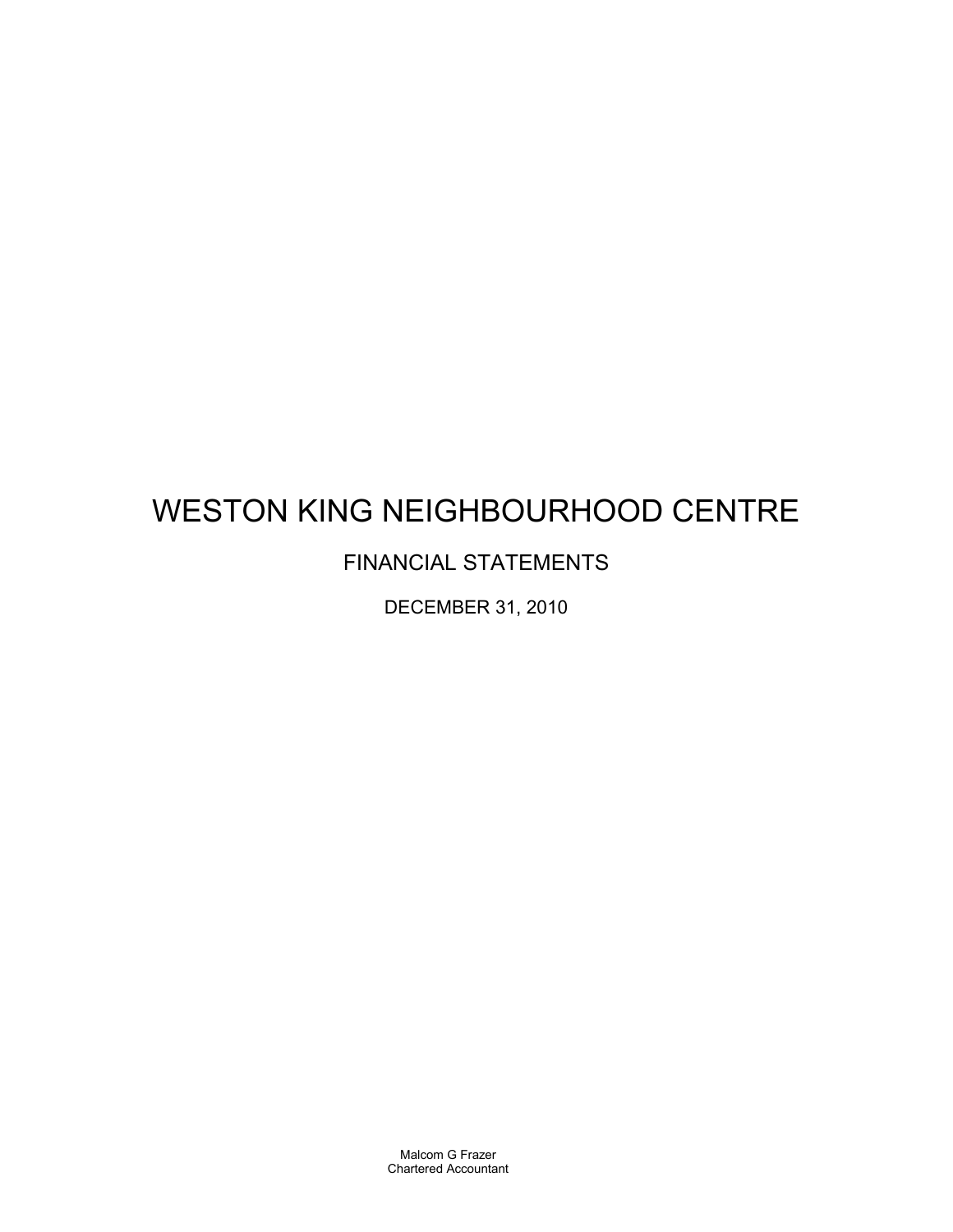# **WESTON KING NEIGHBOURHOOD CENTRE**

## FINANCIAL STATEMENTS

## **FOR THE YEAR ENDED DECEMBER 31, 2010**

**Index**

- **1 Auditor's Report**
- **2 Statement of Financial Position**
- **3 Statement of Operations and Changes in Fund Balances**
- **4 Notes to Financial Statements**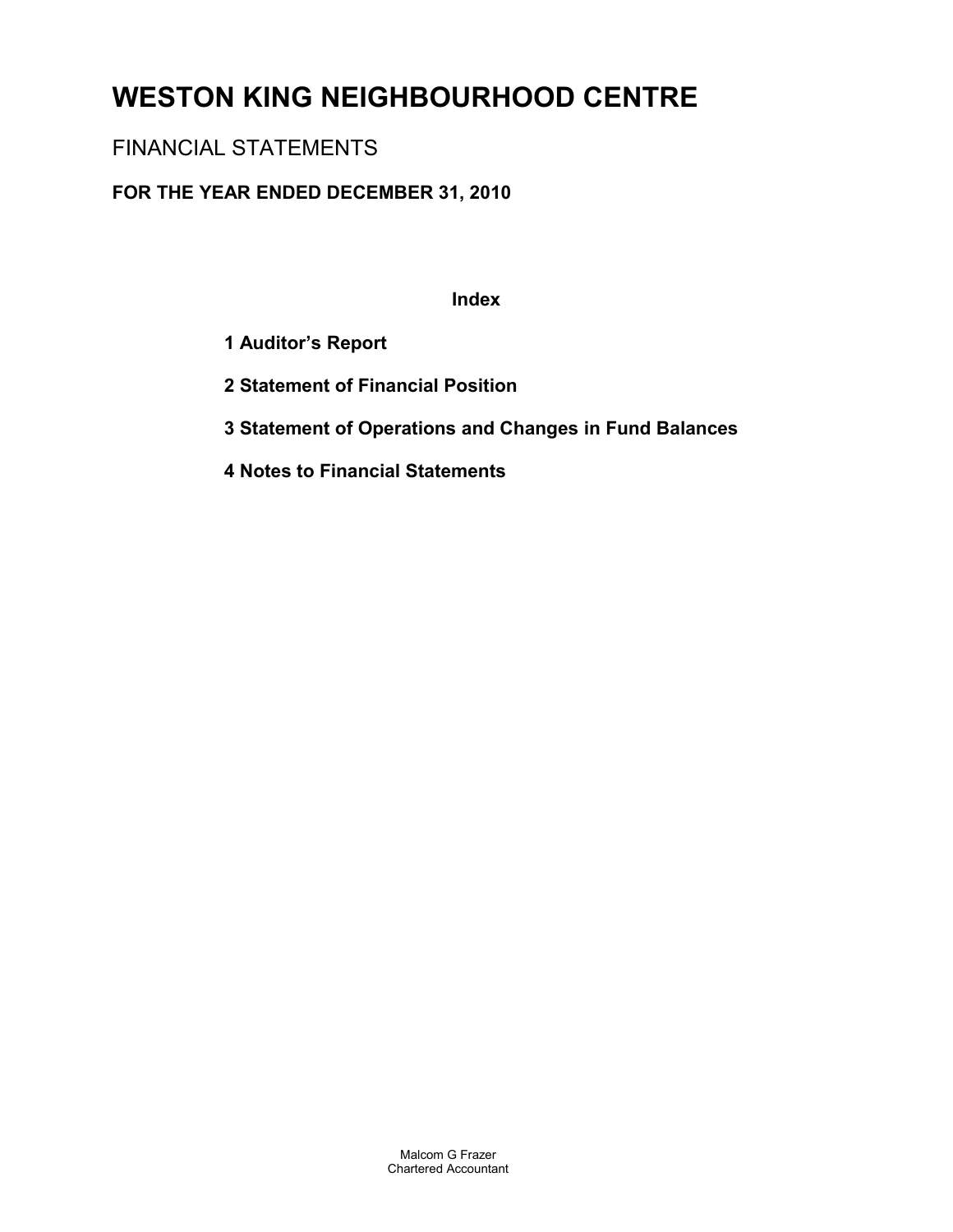## Malcolm G. Frazer B.A. Chartered Accountant Licensed Public Accountant 53 Widdicombe Hill Blvd. Suite 403 Etobicoke, Ontario M9R 1Y3

416-233-9369 E-mail [mfrazer@rogers.com](mailto:mfrazer@rogers.com) Fax: 416-233-9386

April 12, 2011

## **AUDITOR'S REPORT**

 $\mathcal{L}_\text{max}$  , and the set of the set of the set of the set of the set of the set of the set of the set of the set of the set of the set of the set of the set of the set of the set of the set of the set of the set of the

To the Directors

Weston King Neighbourhood Centre

I have audited the statement of financial position of Weston King Neighbourhood Centre as at December 31, 2010 and the statement of operations and changes in fund balances for the year ended on that date. These financial statements are the responsibilities of the directors. My responsibility is to express an opinion on these financial statements based on my audit.

I conducted my audit in concordance with Canadian generally accepted auditing standards. Those standards require that I plan and perform an audit to obtain reasonable assurance whether the financial statements are free of material misstatement. An audit includes examining, on a test basis, evidence supporting the amounts and disclosures in the financial statements. An audit also includes assessing the accounting principles used and significant estimates made by the directors, as well as evaluating the overall financial statement presentation.

In my opinion, these financial statements present fairly, in all material respects, the financial position of Weston King Neighbourhood Centre as at December 31, 2010 and the results of its operations for the year then ended in accordance with Canadian generally accepted accounting principles.

Inderful Fitzger

Malcolm G. Frazer B.A. CHARTERED ACCOUNTANT LICENSED PUBLIC ACCOUNTANT Toronto, ON Canada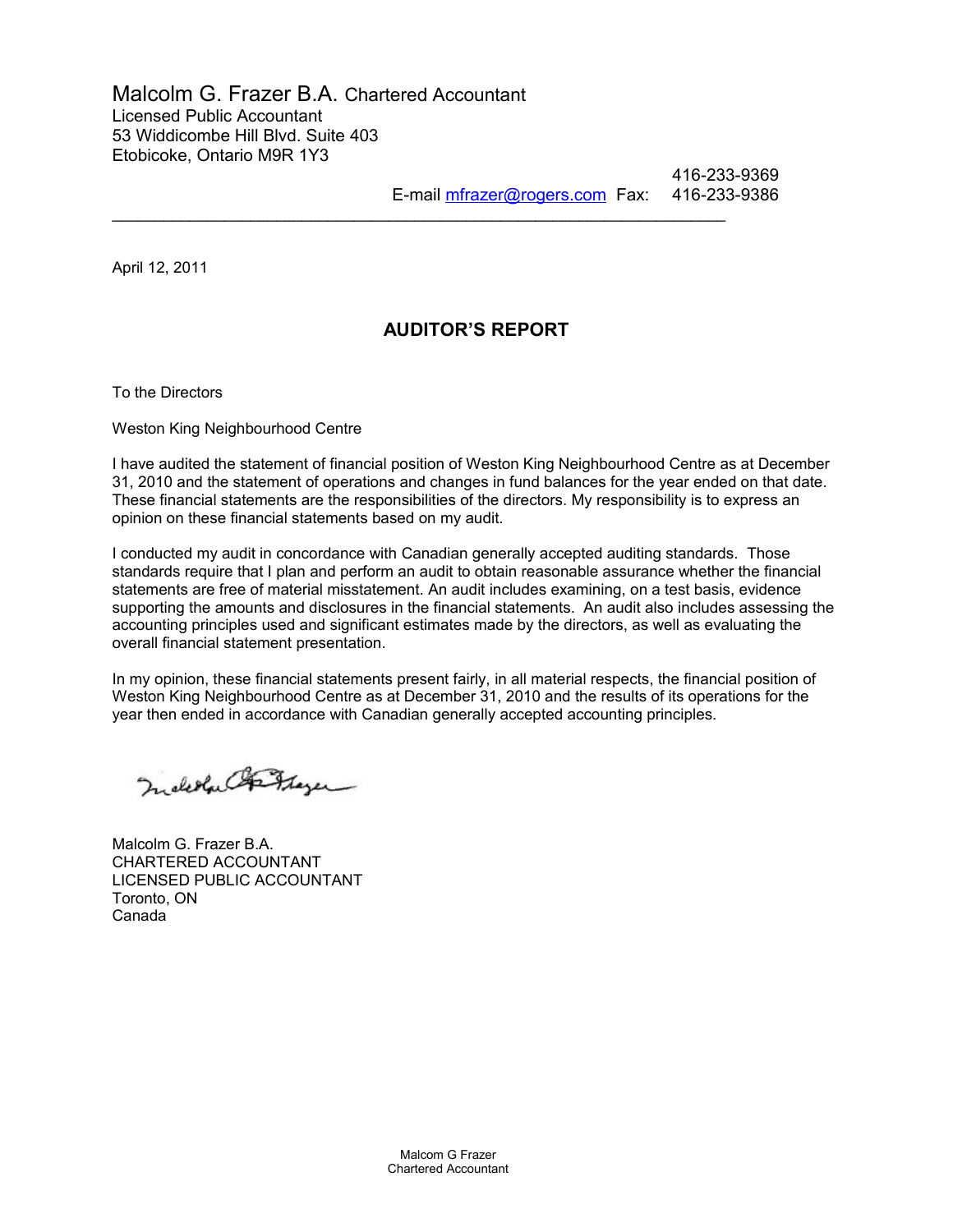### WESTON KING NEIGHBOURHOOD CENTRE 2 FINANCIAL STATEMENTS FOR THE YEAR ENDED DECEMBER 31, 2010

|                                                 | 2010                  | 2009         |
|-------------------------------------------------|-----------------------|--------------|
| <b>ASSETS</b>                                   |                       |              |
| <b>CURRENT</b>                                  |                       |              |
| Cash In Bank - restricted - \$4,483             | \$11,963.00           | \$ 83,708.00 |
| Cash - unrestricted                             | \$29,738.00           | \$16,754.00  |
| Short term investments GIC at my - Unrestricted | \$<br>12,333.00       | \$12,293.00  |
|                                                 | \$54,034.00           | \$112,755.00 |
| LIABILITIES AND FUND BALANCES                   |                       |              |
| <b>FUND BALANCES</b>                            |                       |              |
| <b>HPI Fund</b>                                 | \$<br>$(4,437.00)$ \$ |              |
| Trillium Fund - Restricted                      | \$                    | \$24,915.00  |
| AIDS Fund - Restricted                          | \$                    | \$40,655.00  |
| Operating fund - unrestricted                   | \$<br>49,551.00       | \$47,185.00  |
| Sue Cox Fund - restricted                       | 8.920.00              | \$           |
|                                                 | \$54,034.00           | \$112,755.00 |

## APPROVED ON BEHALF OF BOARD

luras Janse

Director, Treasurer

Director, President

See accompanying notes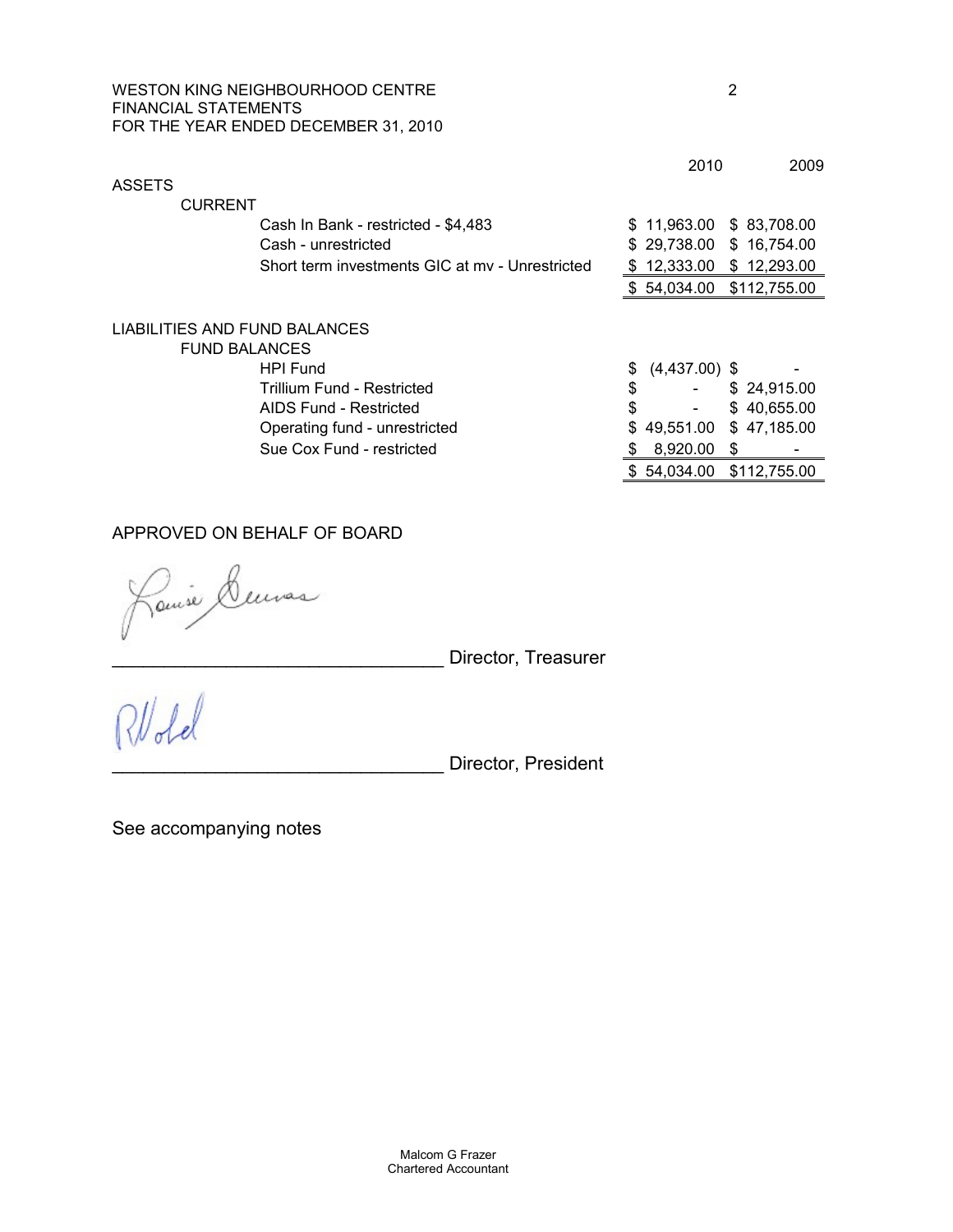## WESTON KING NEIGHBOURHOOD CENTRE 2 STATEMENT OF OPERATIONS AND CHANGES IN FUND BALANCES FOR THE YEAR ENDED DECEMBER 31, 2010

|                                          | <b>HIF</b>               | <b>HPI</b> | H&S                      | CSJ   | <b>AIDS</b>              | Trillium                 | Sue    | <b>TWP</b>                   | Operating | Total                    | Total     |
|------------------------------------------|--------------------------|------------|--------------------------|-------|--------------------------|--------------------------|--------|------------------------------|-----------|--------------------------|-----------|
| <b>REVENUE</b>                           | Fund                     | Fund       | Fund                     | Fund  | Fund                     | Fund                     | Cox    | Fund                         | Fund      | 2010                     | 2009      |
|                                          |                          |            |                          |       |                          |                          |        |                              |           |                          |           |
| HIF - Homelessness Initiative F          | 146,665                  |            |                          |       |                          |                          |        |                              |           | 146,665                  | 143,701   |
| AIDS - Harm Reduction Project            |                          |            |                          |       |                          |                          |        |                              |           | $\overline{\phantom{a}}$ | 72,832    |
| HPI - Homelessness Partner Init          |                          | 12,852     |                          |       |                          |                          |        |                              | 2,600     | 15,452                   | 30,695    |
| <b>Trillium Foundation</b>               |                          |            |                          |       |                          |                          |        |                              |           | $\overline{\phantom{a}}$ | 25,200    |
| <b>Toronto West Presbytery</b>           |                          |            |                          |       |                          |                          |        |                              |           | $\overline{\phantom{a}}$ | 9,000     |
| Canada Student Jobs                      |                          |            |                          | 4,059 |                          |                          |        |                              |           | 4,059                    | 3,333     |
| Sue Cox - Kitchen                        |                          |            |                          |       |                          |                          | 11,208 |                              |           | 11,208                   | 2,100     |
| Health & Safety                          |                          |            | 9,950                    |       |                          |                          |        |                              |           | 9,950                    |           |
| Miscellaneous Income                     |                          |            |                          |       |                          |                          |        |                              | 2,899     | 2,899                    |           |
| Donations                                |                          |            |                          |       |                          |                          |        |                              | 13,819    | 13,819                   | 6,188     |
| Interest Income                          |                          |            |                          |       |                          |                          |        |                              | 41        | 41                       | 34        |
| Donation In Kind                         |                          |            |                          |       |                          |                          |        |                              | 45,000    | 45,000                   | 45,000    |
|                                          | 146,665                  | 12,852     | 9,950                    | 4,059 |                          |                          | 11,208 |                              | 64,359    | 249,093                  | 338,083   |
| <b>EXPENSES</b>                          |                          |            |                          |       |                          |                          |        |                              |           |                          |           |
|                                          |                          |            |                          |       |                          |                          |        |                              |           |                          |           |
| HIF Staff salary & Benefits              | 88,218                   |            |                          |       |                          |                          |        |                              |           | 88,218                   | 75,644    |
| - Honoraria & Relief Workers             | 14,855                   |            |                          |       |                          |                          |        |                              |           | 14,855                   | 5,113     |
| - Program Supplies                       | 14,505                   |            |                          |       |                          |                          |        |                              |           | 14,505                   | 24,418    |
| - Kitchen / food                         | 2,412                    |            | 1,985                    |       |                          |                          |        |                              |           | 4,397                    | 10,580    |
| - Utilities                              | 3,538                    |            |                          |       |                          |                          |        |                              |           | 3,538                    | 2,400     |
| - Facility Maintenance Staff             | 24,306                   |            |                          |       |                          |                          |        |                              |           | 24,306                   | 20,550    |
| - Education Training                     | 186                      |            |                          |       |                          |                          |        |                              | 80        | 266                      | 942       |
| Office Expenses                          |                          |            |                          |       |                          |                          |        |                              |           | $\overline{\phantom{a}}$ | 3,442     |
| AIDS - Staff Salary & Benefits           |                          |            |                          |       | 36,622                   |                          |        |                              |           | 36,622                   | 59,454    |
| - Program Expenses                       |                          |            |                          |       | 4,033                    |                          |        |                              |           | 4,033                    | 12,248    |
| <b>Kitchen Renovations</b>               |                          | 17,289     |                          |       |                          |                          |        |                              | 2,600     | 19,889                   | 53,792    |
| <b>Food Coordinator</b>                  |                          |            | 6,797                    |       |                          | 24,915                   |        |                              |           | 31,712                   | 19,773    |
| Kitchen Peer Workers                     |                          |            |                          |       |                          |                          | 2,288  |                              | 1,000     | 3,288                    |           |
| Rent                                     |                          |            |                          |       |                          |                          |        |                              | 45,000    | 45,000                   | 45,000    |
| Audit                                    |                          |            |                          |       |                          |                          |        | 1,627                        | 284       | 1,911                    | 2,205     |
| Insurance                                |                          |            |                          |       |                          |                          |        | 1,418                        |           | 1,418                    | 1,350     |
| Caretaker                                |                          |            |                          |       |                          |                          |        |                              | 2,400     | 2,400                    | 2,400     |
| <b>Kitchen Supplies</b>                  |                          |            |                          |       |                          |                          |        |                              |           | $\overline{\phantom{a}}$ | 2,100     |
| Canada Student Jobs                      |                          |            | 1,124                    | 4,059 |                          |                          |        |                              |           | 5,183                    | 2,937     |
| Office Equipment                         |                          |            |                          |       |                          |                          |        |                              | 1,065     | 1,065                    | 5,790     |
| Repairs & Maint                          |                          |            |                          |       |                          |                          |        |                              | 1,283     | 1,283                    |           |
| Supplies                                 |                          |            |                          |       |                          |                          |        |                              | 1,774     | 1,774                    | 1,873     |
| Miscellaneous                            |                          |            |                          |       |                          |                          |        |                              | 1,545     | 1,545                    | 203       |
| <b>Membership Dues</b>                   |                          |            |                          |       |                          |                          |        |                              | 170       | 170                      |           |
| Printing (AGM, Newsletters)              |                          |            |                          |       |                          |                          |        |                              | 436       | 436                      |           |
|                                          |                          |            |                          |       |                          |                          |        |                              |           |                          |           |
|                                          | 148,020                  | 17,289     | 9,906                    | 4,059 | 40,655                   | 24,915                   | 2,288  | 3,045                        | 57,637    | 307,814                  | 352,214   |
| Net                                      | (1, 355)                 | (4, 437)   | 44                       |       | (40, 655)                | (24, 915)                | 8,920  | (3,045)                      | 6,722     | (58, 721)                | (14, 131) |
| FUND BALANCE BEGINNING<br>FROM PREV YEAR |                          |            |                          |       | 40,655                   | 24,915                   |        | 3,045                        | 44,140    | 112,755                  | 126,886   |
|                                          | (1, 355)                 | (4, 437)   | 44                       |       |                          | $\overline{\phantom{a}}$ | 8,920  | $\qquad \qquad \blacksquare$ | 50,862    | 54,034                   | 112,755   |
| Transferred to Operating funds           | 1,355                    |            | (44)                     |       |                          |                          |        |                              | (1, 311)  |                          |           |
| FUND BALANCE END                         | $\overline{\phantom{a}}$ | (4, 437)   | $\overline{\phantom{a}}$ |       | $\overline{\phantom{a}}$ | $\overline{\phantom{a}}$ | 8,920  | $\overline{a}$               | 49,551    | 54,034                   | 112,755   |